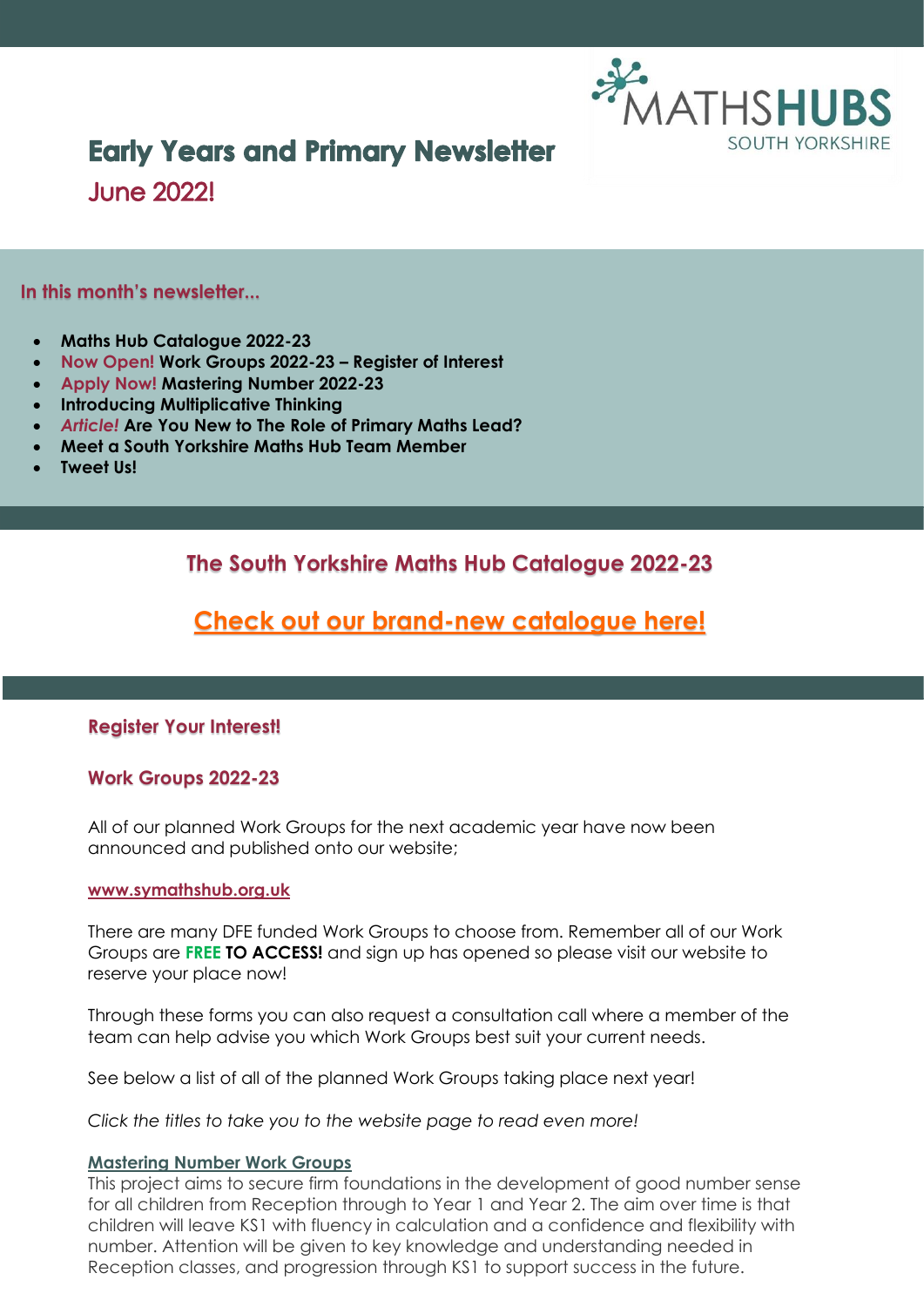#### **[Mastery Readiness Work Groups](https://www.symathshub.org.uk/mastery-readiness)**

Schools with additional challenges need bespoke support to ensure their systems and cultures are conducive to a teaching for mastery approach. Those who are not yet ready to join a Teaching for Mastery Development Work Group will prepare for implementing a teaching for mastery approach which is embedded and sustained across the whole school. This provides a stepping stone to take schools into the Teaching for Mastery Programme.

#### **[Primary Teaching for Mastery Development Work](https://www.symathshub.org.uk/primary-mastery) Groups**

The Teaching for Mastery Programme is a professional development opportunity designed to support teachers like you to develop best practice in maths in your school. It is suitable for schools interested in implementing a teaching for mastery approach to maths. **Apply by 11th July!**

#### **[Years 5-8 Continuity Work Groups](https://www.symathshub.org.uk/y5-8-continuity)**

This project is for both primary and secondary schools. It may be particularly suitable for linked 'families' of schools: primary, secondary, etc. A 'family' could be a secondary school and their associated (feeder) primary schools or groups of schools from within a MAT. Work Groups in this project focus on curriculum and pedagogical continuity over Years 5 to 8.

#### **[Specialist Knowledge for Teaching Mathematics \(](https://www.symathshub.org.uk/sktm-early-years)***Early Years Teachers***) Programmes**

These programmes are designed for individuals who would like to develop their specialist knowledge for teaching maths to three- to five-year-olds. This may be particularly relevant for teachers that have moved phases or have not received mathsspecific training.

#### **[Specialist Knowledge for Teaching Mathematics \(](https://www.symathshub.org.uk/sktm-primary-teacher)***Primary Teachers***) Programmes**

These programmes are designed for primary teachers who would like to develop their specialist knowledge for teaching maths. This may be particularly relevant for teachers that have moved phases or have not received maths-specific training.

#### **[Specialist Knowledge for Teaching Mathematics \(](https://www.symathshub.org.uk/sktm-ta)***Primary Teaching Assistants***) [Programmes](https://www.symathshub.org.uk/sktm-ta)**

These programmes are designed for primary teaching assistants who would like to develop their specialist knowledge for teaching maths. This may be particularly relevant for new TAs or TAs that have not received maths-specific training.

**[Specialist Knowledge for Teaching Mathematics \(](https://www.symathshub.org.uk/sktm-primary-early-career)***Primary ECT – Phase 1***) Communities** Phase 1 Communities in this project are for those identified as Early Career Teachers – teachers in their first or second year of teaching.

**[Specialist Knowledge for Teaching Mathematics \(](https://www.symathshub.org.uk/sktm-primary-early-career)***Primary ECT – Phase 2***) Communities** Phase 2 Communities are for those in the early part of their careers. They will have engaged with Phase 1 before engaging with this phase.

#### **[Sign up form here!](https://forms.office.com/pages/responsepage.aspx?id=_wkSLwqH302C0u3FNSl0VvexkrLYJAlPgH0b4nkUcRJUQjdMRjU0NDg4V09VV0JCODBDMjg2TUE2TC4u)**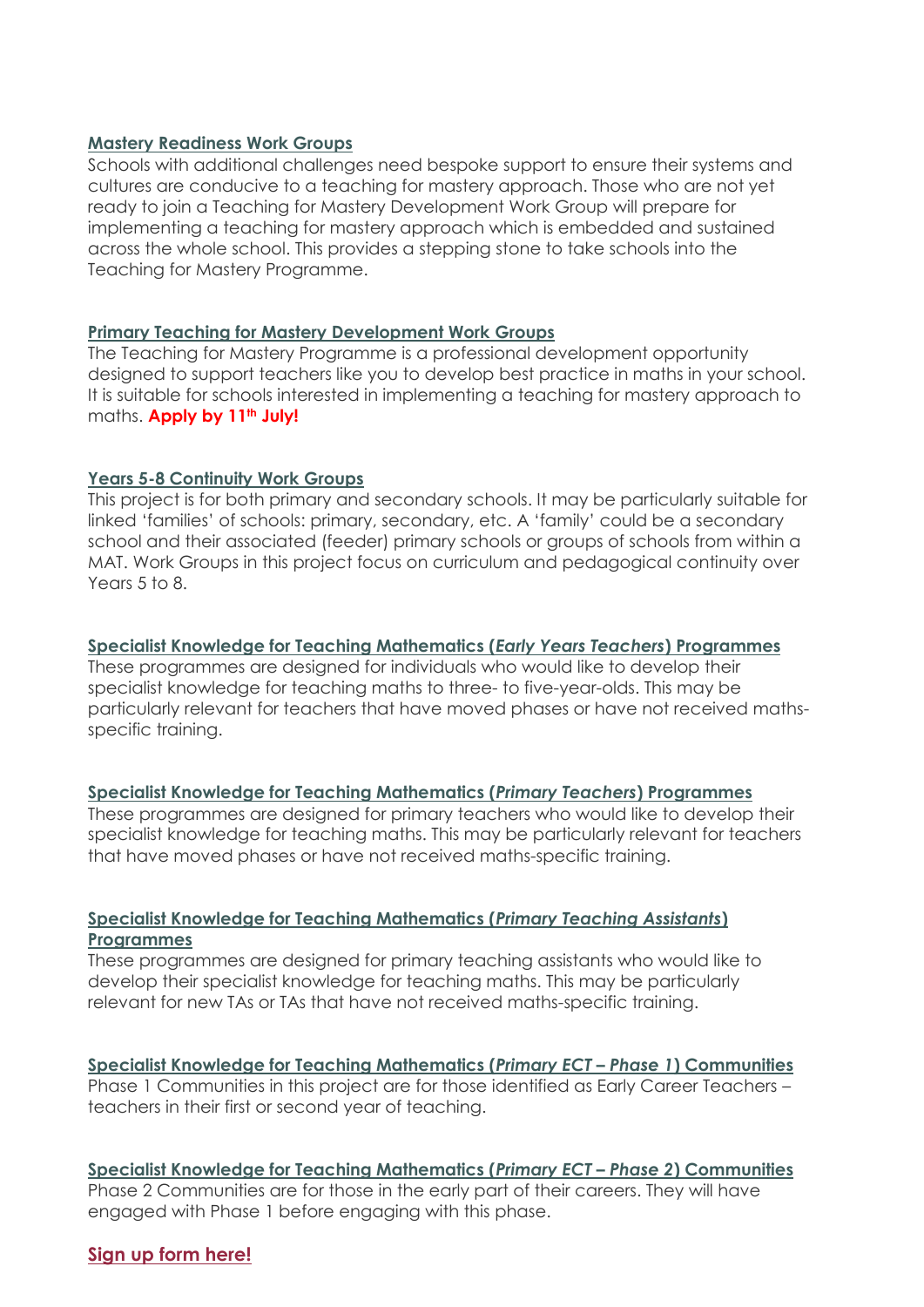#### **Apply Now! Mastering Number 2022-23**

Nationally there are over 5,000 schools that have already taken part in this programme designed to embed number sense in Reception and KS1. If you aren't yet one of them, you can apply now to join the next cohort starting in the autumn!

The aim over time is that children will leave KS1 with fluency in calculation and a confidence and flexibility with number. Attention will be given to key knowledge and understanding needed in Reception classes, and progression through KS1 to support success in the future.

#### **[Read more here!](https://www.ncetm.org.uk/maths-hubs-projects/mastering-number/?utm_source=NCETM+Newsletters&utm_campaign=791c94e63b-primary-round-up-may-2022&utm_medium=email&utm_term=0_13f8d631f4-791c94e63b-228715877)**

Lead participants from Work Group schools will be three teachers – one each from Reception, Year 1 and Year 2 – known as Lead Teachers. Some support will also be given to subject leaders and headteachers. Where appropriate, Lead Teachers are expected to support the other teachers in their year group.

#### **[Apply!](https://forms.office.com/Pages/ResponsePage.aspx?id=_wkSLwqH302C0u3FNSl0VvexkrLYJAlPgH0b4nkUcRJUNlQwVlFJWFdUWk5YSTBLN1pZT1hFNlpaMS4u)**

#### **Introducing Multiplicative Thinking**

Why is moving to multiplicative thinking such a big step, and how can we build strong foundations in Year 2 to help children develop it?

What does this image convey, and why is it important in maths?

The image, taken from the **[NCETM Primary Mastery](https://www.ncetm.org.uk/teaching-for-mastery/mastery-materials/primary-mastery-professional-development/)  [Professional Development materials](https://www.ncetm.org.uk/teaching-for-mastery/mastery-materials/primary-mastery-professional-development/)**, is one of a series of representations built to support children in the conceptual shift from additive thinking to multiplicative thinking.

# 2 2  $\overline{2}$ 2  $2 + 2 + 2 + 2$

#### **[Read more here!](https://www.ncetm.org.uk/features/introducing-multiplicative-thinking/?utm_source=NCETM+Newsletters&utm_campaign=791c94e63b-primary-round-up-may-2022&utm_medium=email&utm_term=0_13f8d631f4-791c94e63b-228715877)**

#### **Are You New to The Role of Primary Maths Lead?**

Are you about to take on the role of maths lead in your primary school? Or perhaps you're already doing the job but open to new ideas. We realise that the time you have to devote to the role will depend on other commitments, and the size of your school will also be a factor but we hope there is something in the **[article](https://www.ncetm.org.uk/features/taking-on-the-role-of-maths-lead-in-a-primary-school/) here** that will help support your colleagues in their maths teaching next year.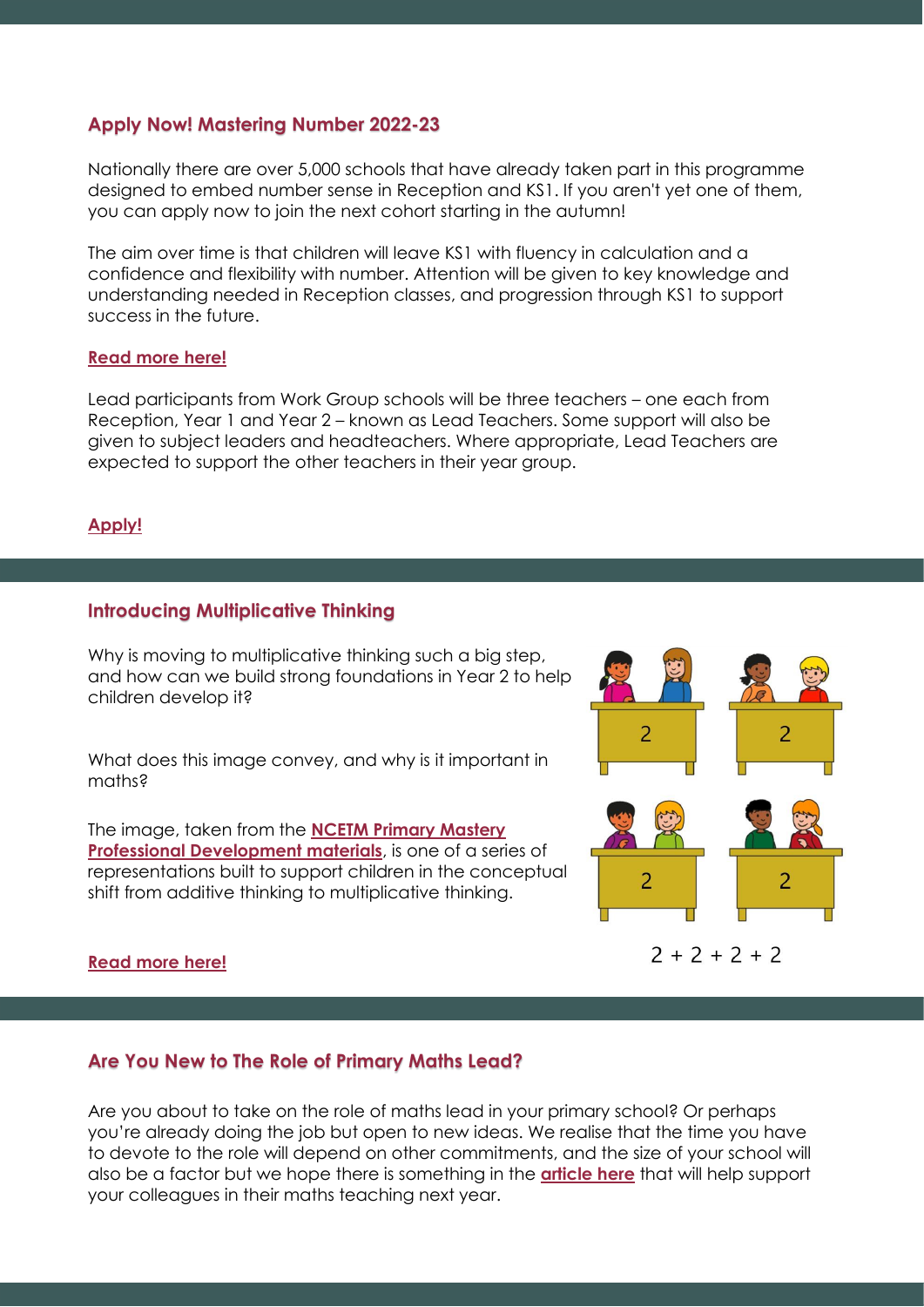#### **Meet a South Yorkshire Maths Hub Team Member**

Each week we will be featuring one of our fantastic Local Leaders of Maths Education (LLME) working within our Early Years or Primary phase in the South Yorkshire Maths Hub. We wanted to showcase the amazing work our team do and let you get to know us all a little better!

#### **This Month's LLME! Jan Hedge**

I have been involved with South Yorkshire Maths Hub from its inception. My involvement began with a meeting (can't remember where!) with Pete Sides and a fascinating conversation about what teaching for mastery would mean in primary schools. Maths has always been the thing I enjoyed teaching most and I learned a lot from this secondary maths teacher.



Pete invited me onto a Roadmap for Mastery planning group and I was hooked! I was a bit of a Pete "groupie" for a while – accompanying him to schools and observing his delivery of the Roadmap, eventually running sessions alone as a volunteer, until it was suggested I could get paid for it! This all happened in the last year or two of my classroom practice (part-time, retiring in 2015) and I loved "having a go" at the ideas I was exploring with my Y6s, and seeing a real difference in how they engaged and learned as a result. I began to work with George Brown, observing and engaging with what she was doing in Rotherham, whilst delivering Roadmap to schools all over South Yorkshire, initially as a series of twilights, and later as full days, when I also began a bit of work with Michelle Knott.

Eventually, the programme was absorbed into the national Mastery Readiness project and I was in the initial pilot group for that, which resulted in the role I currently hold, working alongside Judith Copley, delivering the MR programme as a series of 5 workgroups to cohorts of schools. We have noticed the change that this programme makes to school – the challenge to alter the culture and vision the school holds, and, over time, the difference that makes to both practitioners and pupils. I thoroughly enjoy the collaborative nature of the work and the close partnership Judith and I enjoy. I don't know what the future holds as the funding for MR wanes but would like to be involved in the Hub still. My enthusiasm for maths has never waned and I have learned so much - I love it!

Outside of the Hub, I work with an educational organization to promote Global and ecological education, and have been instrumental in bringing maths into their training programme. I also work with a charity offering listening as a therapy to people in business and industry (and personally listen to teachers and other school staff), where I train volunteers in the style of listening used.

#### **Tweet Us! @SYMathsHub**

Another way to keep up to date with The South Yorkshire Maths Hub is to follow us on Twitter @SYMathsHub.